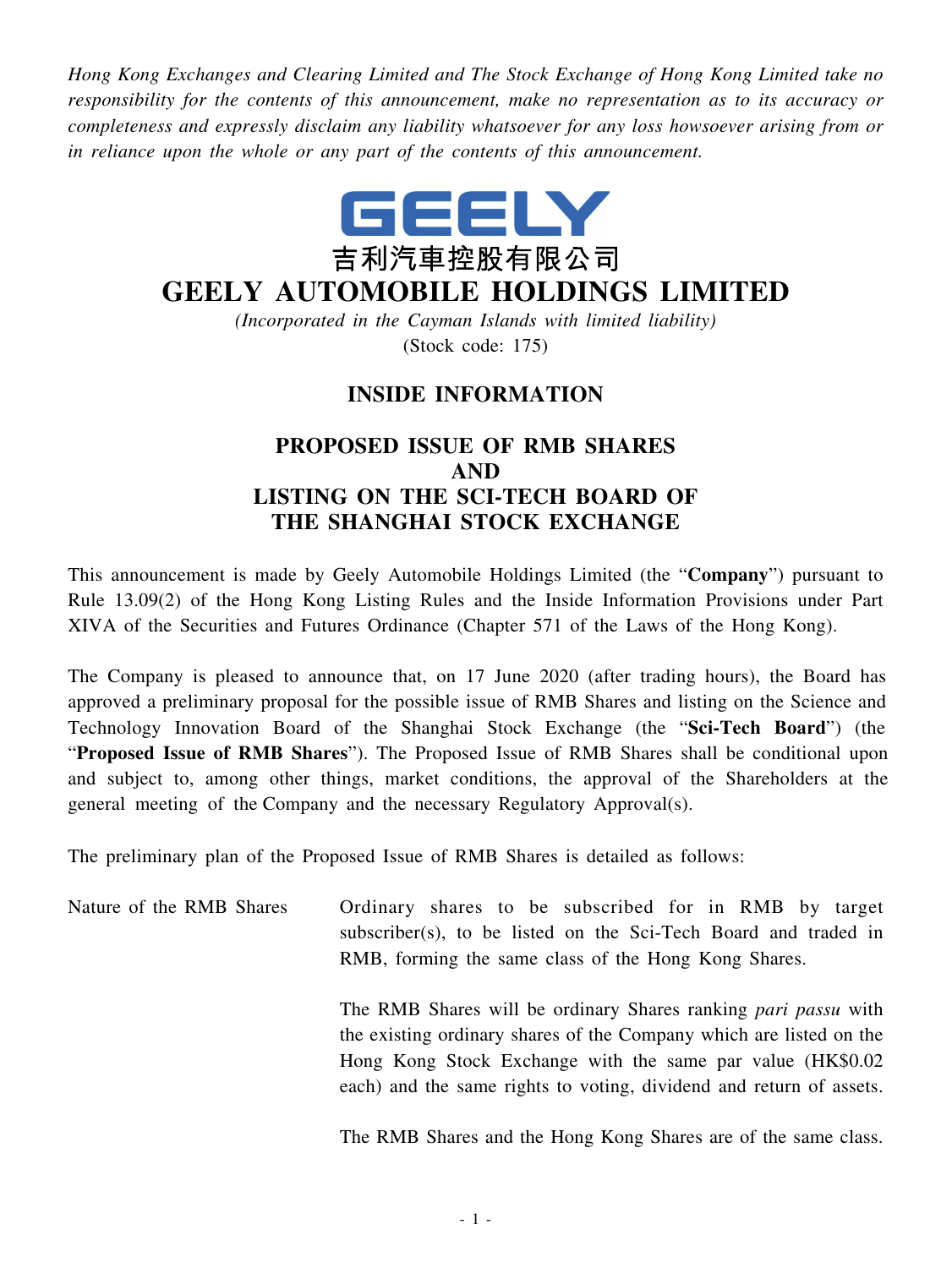| Size of the Proposed Issue of<br><b>RMB</b> Shares | The RMB Shares to be issued shall not exceed 15% of the<br>Company's issued share capital as enlarged by the issue and<br>allotment of the RMB Shares contemplated under the Proposed<br>Issue of RMB Shares. The RMB Shares will all be new Shares, no<br>conversion of the existing Shares will be involved.                               |
|----------------------------------------------------|----------------------------------------------------------------------------------------------------------------------------------------------------------------------------------------------------------------------------------------------------------------------------------------------------------------------------------------------|
|                                                    | The final issue size of the RMB Shares shall be negotiated and<br>determined by the Board as authorised by the general meeting of<br>the Company, together with the sponsors and the underwriters<br>subject to the issue size registered with the relevant securities<br>regulatory authorities, the Company's needs and market conditions. |
| Preliminary use of proceeds                        | After deducting the issuance expenses, the proceeds of the<br>Proposed Issue of RMB Shares are currently intended to be used<br>for business development and general working capital of the Group.                                                                                                                                           |
| Place of listing of RMB<br><b>Shares</b>           | The Sci-Tech Board.                                                                                                                                                                                                                                                                                                                          |

As of the date of this announcement, save and except for the information disclosed herein, the Board does not have other plans in relation to the Proposed Issue of RMB Shares, and has not made any application to the relevant regulatory authorities in the PRC in respect of the Proposed Issue of RMB Shares.

#### **INFORMATION ON THE COMPANY**

The Group is principally engaged in the research and development, manufacturing and trading of automobiles, automobile parts and related automobile components, and investment holding.

Reference is made to the Company's announcement dated 10 February 2020. As at the date of this announcement, the Company is still considering different options and optimal structures of the potential transaction. The Company will update the market when there is any new development.

**Shareholders and potential investors should note that the concrete plan of the Proposed Issue of RMB Shares shall be subject to the further approval of the Board and the general meeting of the Company, as well as the Regulatory Approvals, thus may or may not be implemented. Shareholders and potential investors of the Company should be aware that there is no assurance that the Proposed Issue of RMB Shares will materialise or as to when it may materialise. Shareholders and potential investors of the Company are advised to exercise caution when dealing in the Share(s) of the Company.**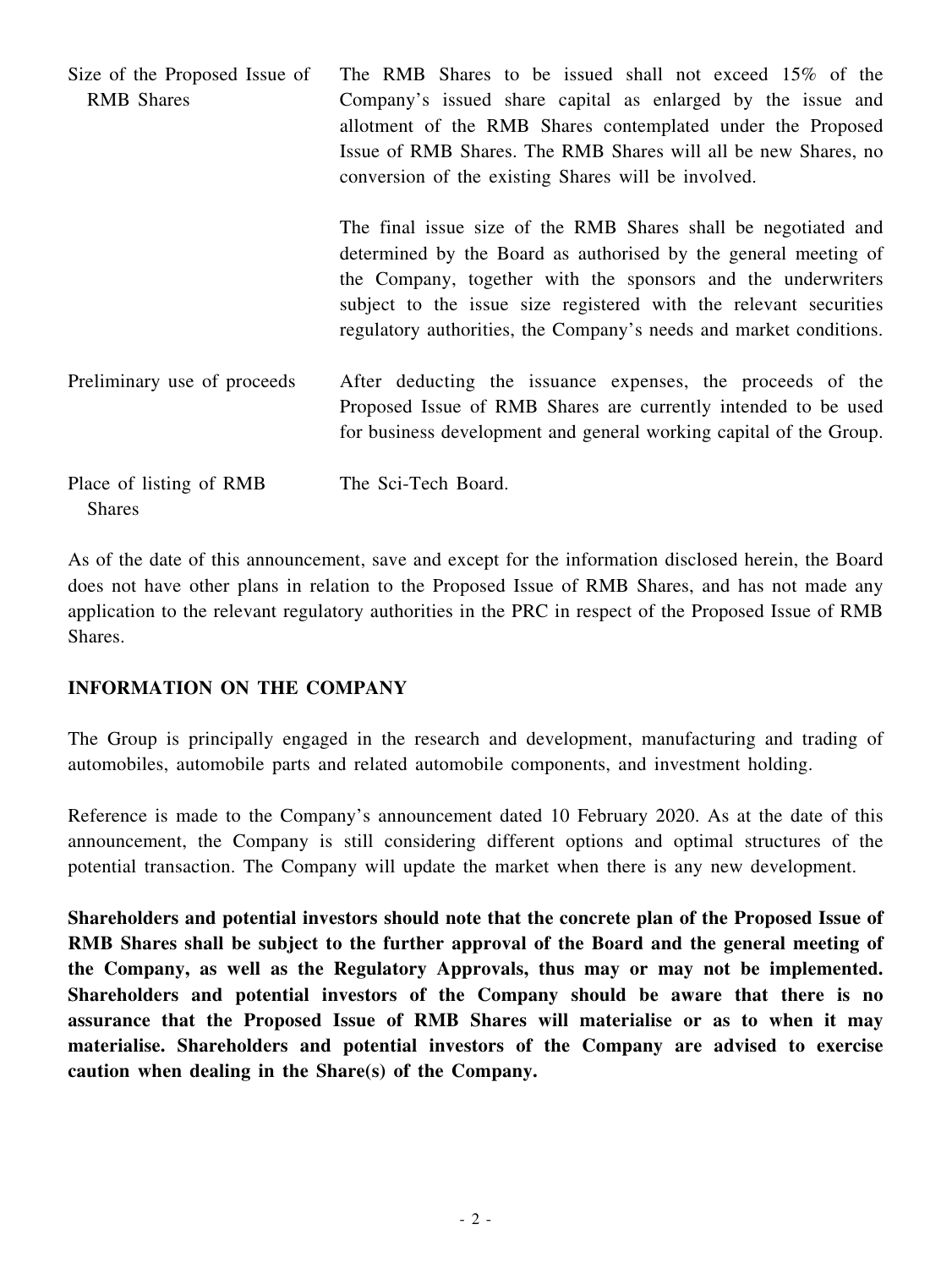**Further announcement(s) will be made by the Company in accordance with the Hong Kong Listing Rules and other applicable laws and regulations on any material updates and progress in connection with the Proposed Issue of RMB Shares as and when appropriate. This announcement is for information purposes only and does not constitute any invitation or offer to acquire, purchase or subscribe for the Share(s) of the Company.**

#### **DEFINITIONS**

In this announcement, the following expressions have the following meanings unless the context otherwise requires:

| "Board"                    | the board of Directors of the Company                                                                                                                                                                                                           |
|----------------------------|-------------------------------------------------------------------------------------------------------------------------------------------------------------------------------------------------------------------------------------------------|
| "CSRC"                     | the China Securities Regulatory Commission                                                                                                                                                                                                      |
| "Directors"                | the directors of the Company                                                                                                                                                                                                                    |
| "Group"                    | the Company and its subsidiaries                                                                                                                                                                                                                |
| "HK\$"                     | Hong Kong dollar, the lawful currency of Hong Kong                                                                                                                                                                                              |
| "Hong Kong"                | the Hong Kong Special Administrative Region of the PRC                                                                                                                                                                                          |
| "Hong Kong Listing Rules"  | the Rules Governing the Listing of Securities on the Hong Kong<br>Stock Exchange (as amended from time to time)                                                                                                                                 |
| "Hong Kong Shares"         | the existing ordinary Shares listed on the Hong Kong Stock<br>Exchange                                                                                                                                                                          |
| "Hong Kong Stock Exchange" | The Stock Exchange of Hong Kong Limited                                                                                                                                                                                                         |
| "PRC"                      | the People's Republic of China (for the purpose of this<br>announcement and for geographical reference only, excluding<br>Hong Kong, the Macao Special Administrative Region of the<br>People's Republic of China and Taiwan)                   |
| "Regulatory Approval(s)"   | the approval(s) or decision(s) made by the relevant regulatory<br>authorities and governmental departments of the PRC and Hong<br>Kong (including but not limited to the CSRC, the Hong Kong Stock<br>Exchange and the Shanghai Stock Exchange) |
| "RMB Shares"               | the ordinary Shares to be subscribed for in RMB by target<br>subscriber(s) in the PRC, to be listed on the Sci-Tech Board and<br>traded in RMB                                                                                                  |